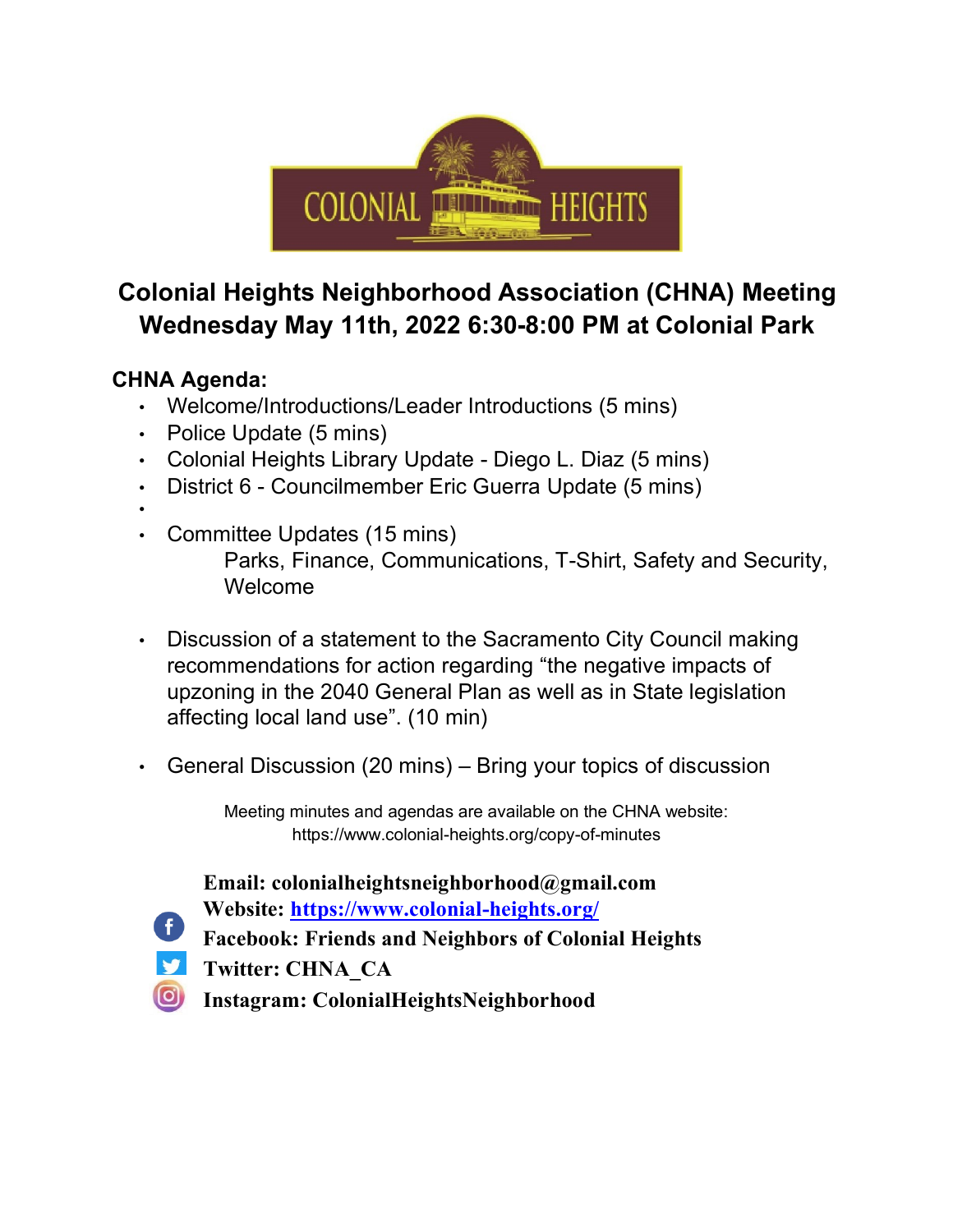# Colonial Heights Neighborhood Association Meeting Minutes

Wednesday May 11th, 2022 6:30-8:00 PM at Colonial Park, 19<sup>th</sup> Ave and 54<sup>th</sup> Street

LOCATION: Colonial Park shade structure

ATTENDEES: Kathy Bicker; Steve Bicker; Rex Moss; Valerie Moss; Greg Ruszovan; Susan Tripp; Mark Harrington; Ellen O'Neil; Robin Kelly-Denten; Sarah Kerber; Ian Thompson; Regina Temple; Romana Norton; Kim Stoddard; Eric Steffey; Eva Alvarado

POLICE UPDATE; DISTRICT 5 UPDATE; DISTRICT 6 UPDATE - No representatives. Sarah will work on getting representation for the June meeting. The City has temporarily reversed the City Council redistricting. Neither D5 or D6 responded to requests to attend the May meeting. CH will be represented by D6 after the fall election.

ASSEMBLY DISTRICT 7 UPDATE: Robin of Kevin McCarty's office thanked the community for a very successful response to a Mother's Day donation request. She has offered to help with National Night Out. For any questions about legislation please contact the Assembly District 7 office.

LIBRARY UPDATE: Diego Diaz was unable to attend due to a staffing shortage. He sent an email update.

- the library is a ballot drop off location. Go through the lobby and it will be the pink container right at the front of the entrance.

- the library will also be a vote center on June 4th-6th 9AM-5PM and June 7th 7AM-8PM

-Outdoor Storytimes are on Tues. & Sat. 1030-11AM

- Explore & Play Program is on Wednesdays 1030-1130AM

-Diego will let CHNA know when the library is available for meetings.

COMMITTEE UPDATES:

- FINANCE: \$1,151.29 in treasury. No Change

-COMMUNICATION: "Everything is up and running." The committee can still use help particularly dealing with the City. Discussed neighbors accessing the neighborhood via Nextdoor (suggest filtering out other neighborhoods) and Facebook (Friends and Neighbors of Colonial Heights). Instagram has become a site for the CH Photography Club. Minutes,events and a calendar can be found at: https://[.colonial-heights.org/](http://colonial-heights.org/)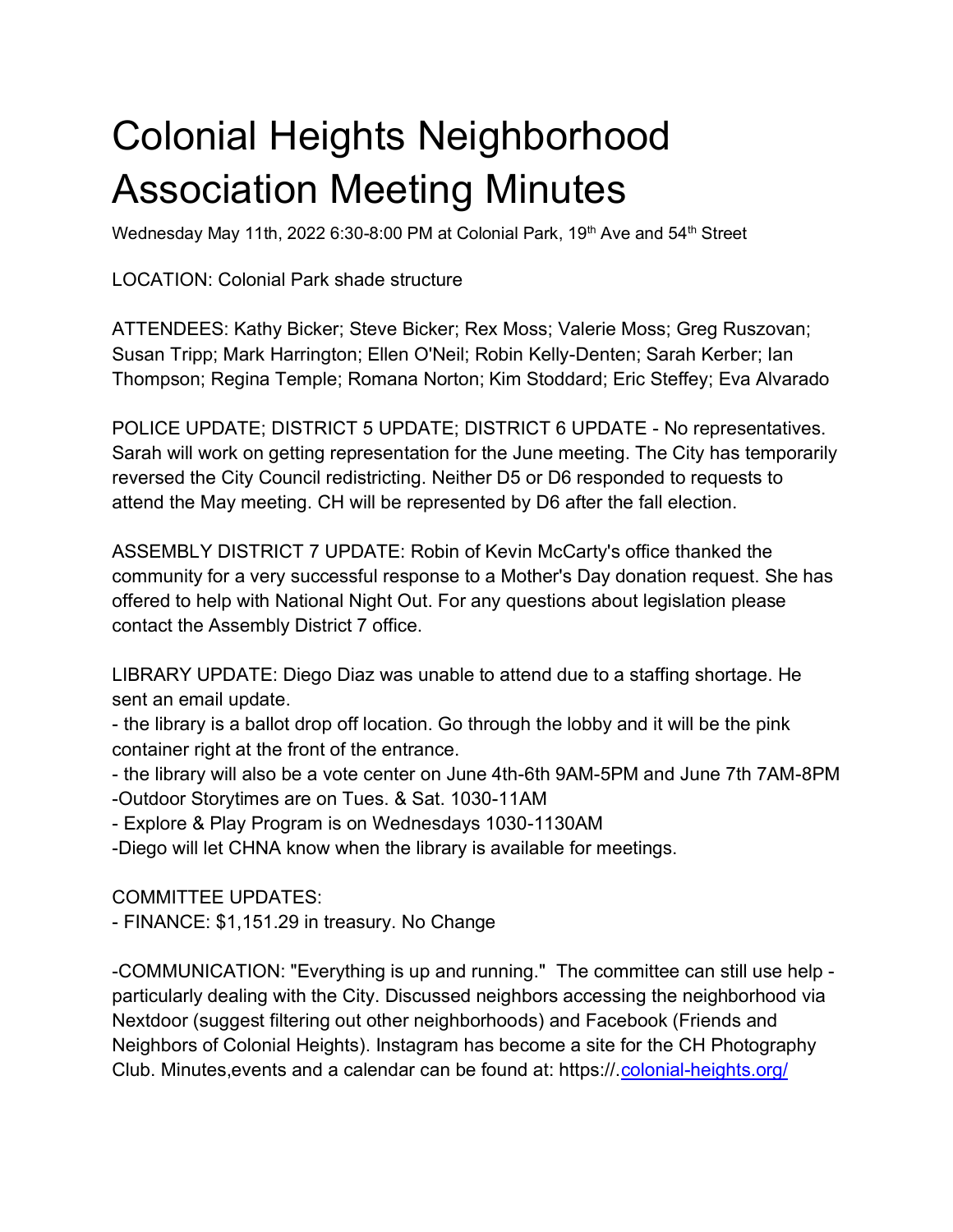T-SHIRT: Plenty of Adult sizes remaining. \$20 donation requested. Shirts will be available at the June 11 Flag Day event in Colonial Park.

FLAG DAY: June 11th in Colonial Park from 10AM-2PM. Can use volunteer help with set up prior to 10AM. Will have multiple activities for children. Hoping to have a flag raising ceremony at the Colonial Park flagpole but have not been able to obtain a large flag. Will have a parade around the park. Will barbeque hotdogs. Contacted Dutch Bros. for coffee. Stockton Blvd Partnership and Colonial Heights Library will have tables.

NATIONAL NIGHT OUT; Will be on the Agenda for the June CHNA meeting.

SECURITY AND SAFETY: Chris and Kaitlyn are on hiatus.

WELCOME: No one has yet offered to take over this committee.

MERCY HOUSING: Aaron and Jim were not present. No changes/new info from April CHNA meeting discussion. Background info discussed for new attendees. Still no left turn into or out of the project from Stockton Blvd. Plan remains to open up the 54th St egress. Traffic and parking (no study done) will very likely be a problem for C.H. The project will have 200 units and 1.5 parking slots for each unit. Rex was told by an appraiser that the medium income for the project will be \$70,000. At some point in the future when more lots are bought on the property there is hope that full egress to Stockton Blvd. will happen.

#### PARK:

-On 4/21 met with D6 Park Commissioner, Victoria Vasquez and Parks Volunteer Coordinator, Esteban Lopez. The large shade tree just west of the shade structure has lost large branches over the past 3 years. Parks has not yet hired an arborist. Esteban will contact City arborist, Kevin Hocker, to assess the tree. It is likely a Heritage tree - if so, extra measures can be taken to help this tree.

A tree planting for the park is scheduled for Saturday, October 8th. Discussed making this an "event' adding painting projects, information tables, live music. This is still in early stage discussion.

Neighbors can work virtually with an arborist via [treetips@sactree.org.](mailto:treetips@sactree.org)

-On 4/30, D6 Councilman, Eric Guerra, hosted a discussion of the 21st Ave Parkway on the medium at 62nd/21st Ave. 5 neighborhoods were represented (Tallac Village, Colonial Heights, Colonial Manor, Colonial Village and Tahoe Park). The Parkway runs from Stockton Blvd east to the railroad tracks and totals about 15 acres. It is technically